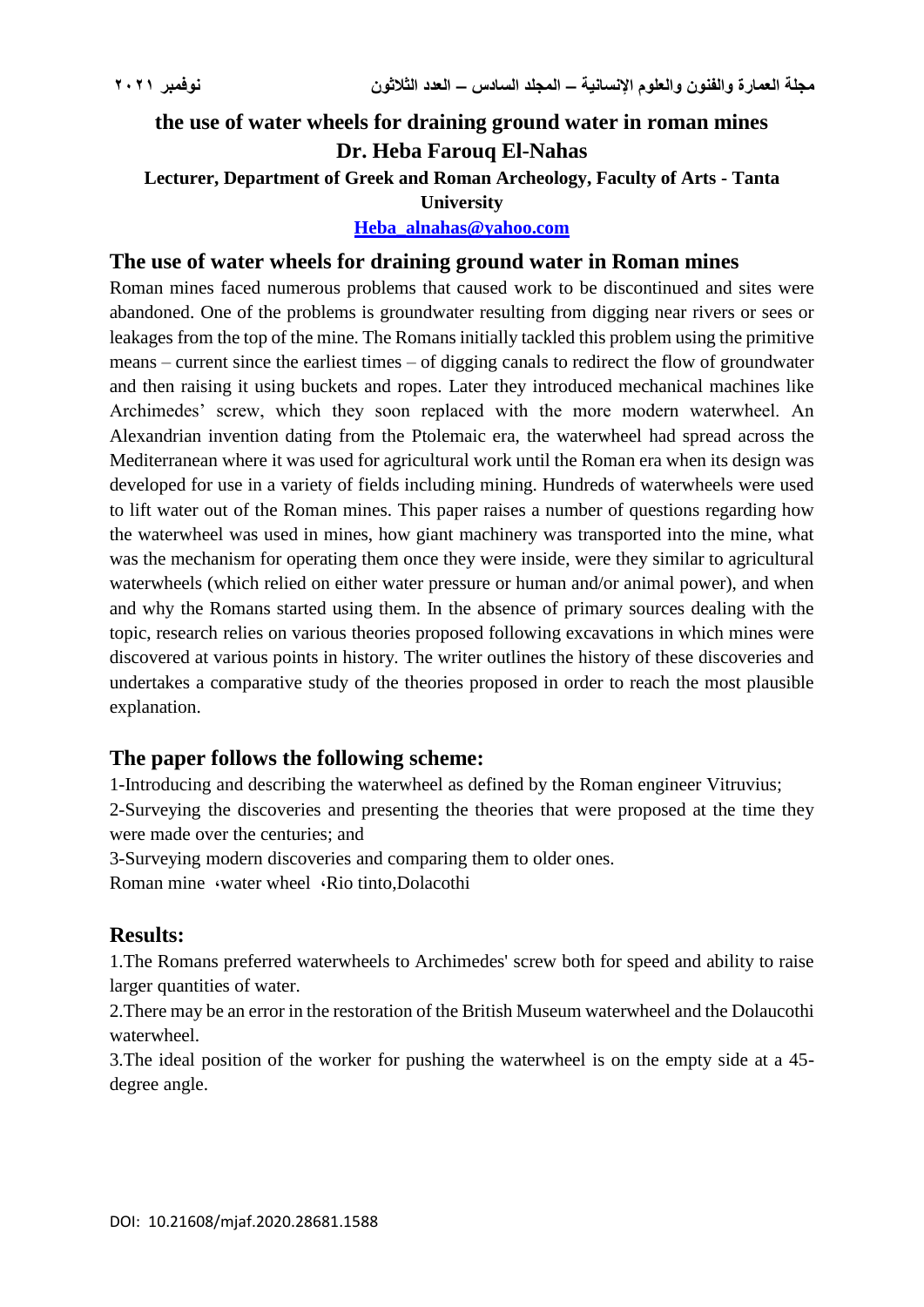# **Recommendations:**

Scholars should continue to follow modern discoveries of Roman mines and compare them to previous and ancient discoveries, paying special attention to Roman Dolaucothi especially with a view to affirming or denying the existence of a different kind of waterwheel, other than those known from the Rio Tinto Mines in Spain.



**Map of Rio Tinto**



**Sao Domingo water wheel DOMERGUE, C.; BINET, C; BORDES, J.H. 1999:**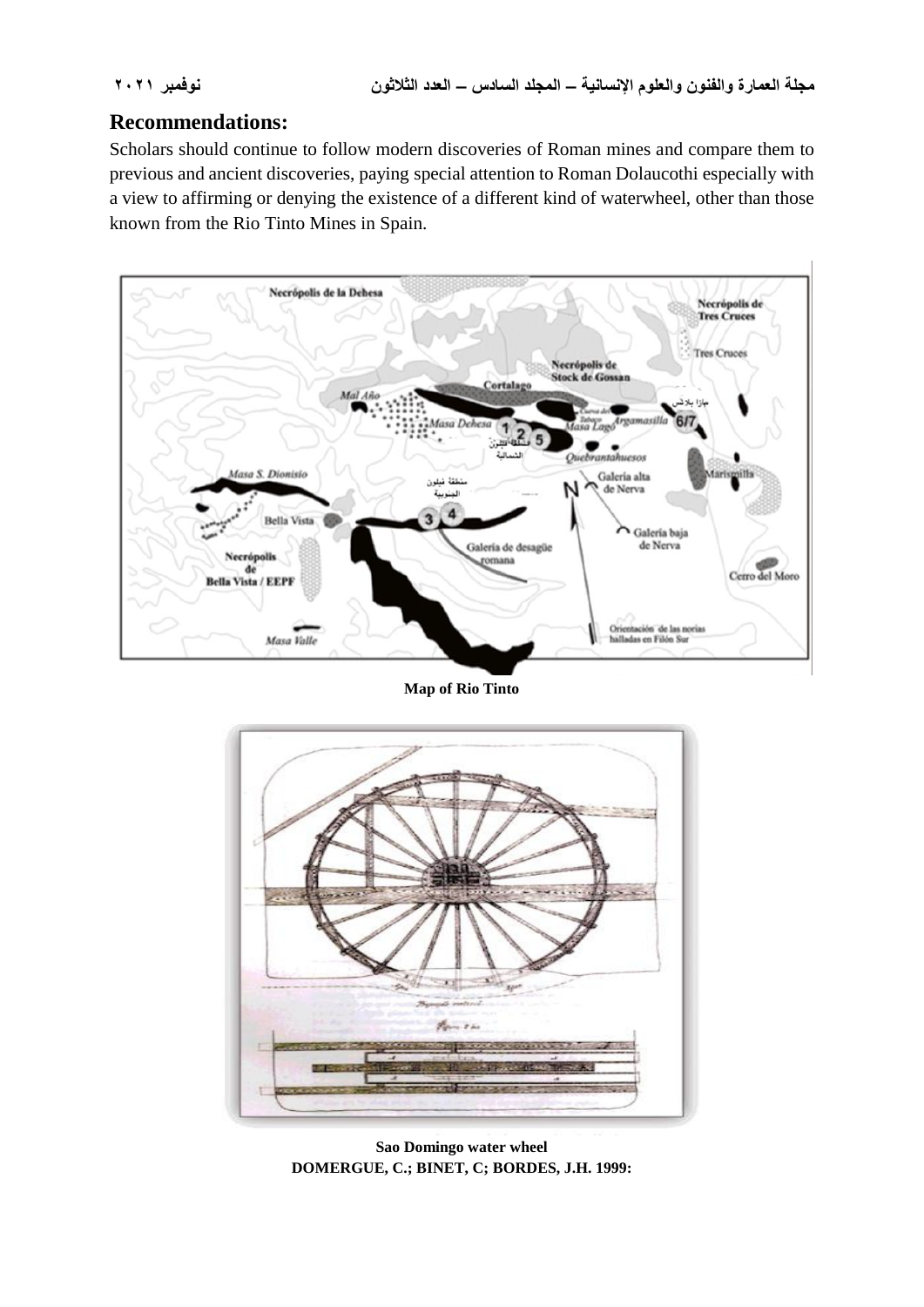

**Domínguez ,A. Delgado ، 2011,**

### **References:**

Aquilino Delgado Domínguez ,2015, LA NORIA DEL MUSEO DE HUELVA, UN UNICUM EN LA ARQUEOLOGÍA ROMANA , De Re Metallica,

Béatrice Cauuet, April 2000, The Dolaucothy Gold Mines, Carmarthenshire (Wales, U.K.) , Technical Report .

DAVIES O. 1935: Roman Mines in Europe, Clarendon Press, Oxford.

Domínguez ,A. Delgado ، 2011, Rotae Urionensis Las Noria Romanas De Riotinto (Huelva,Espana), TRAIANVS , 9

DOMERGUE, C.; BINET, C; BORDES, J.H. 1999: "La roue de Sâo Dominguos". La revue. Musée des Arts et Métiers, no 27

El-Ghannam Wafaa,2010," Water-lifting technology in Graeco-Roman Egypt "Science History Center,Cairo,

George C. Boon and Colin Williams. (1966), The Dolaucothi Drainage Wheel.: The Journal of Roman Studies, Vol. 56, Parts 1 and 2

Landels, J. G. 1977, Engineering in the Ancient World, University of California Press

LUZON NOGUÉ, J. M. 1968: "Los sistemas de desagüe en minas romanas del suroeste peninsular", Archivo español de Arqueología Vol. XLI, Madrid،.

OJEDA CALVO, R. 2006: "La Rota del Museo de Huelva: apuntes sobre el origen, adscripción, uso y funcionalidad de una rueda de evacuación de agua hallada en Minas de Riotinto" en Rueda elevadora de agua de las minas de Riotinto: Memoria de Intervención. Cuadernos PH, no18. Consejería de Cultura de la Junta de Andalucía. Sevilla

LUZON NOGUÉ, J. M. 1970: "Instrumentos mineros de la España Antigua", VI Congreso Internacional de Minería, Tomo I, León